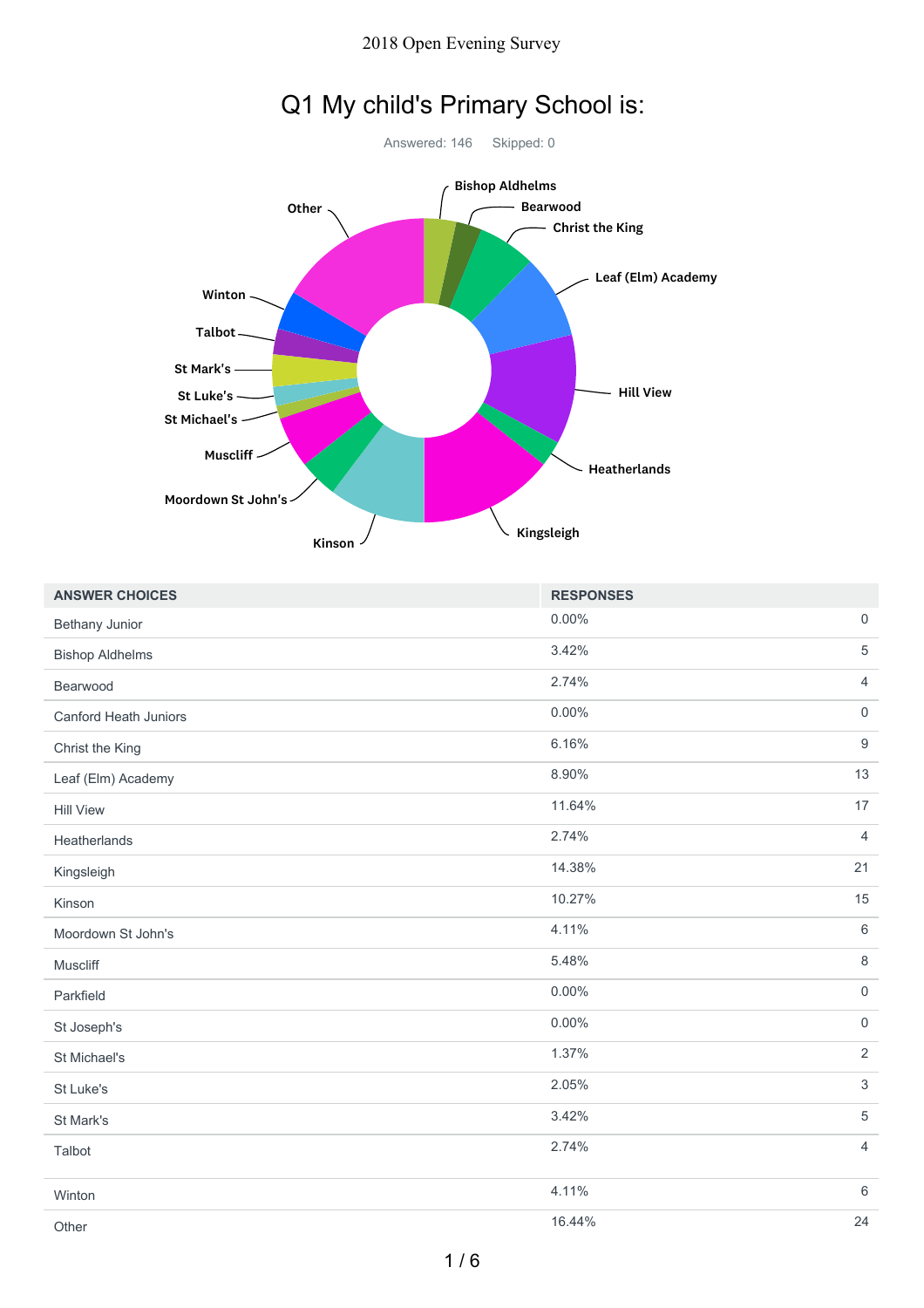## Q2 My child will be joining The Bourne Academy in Year 7:



## Q3 What is most important to you when choosing a school?



| <b>ANSWER CHOICES</b>              | <b>RESPONSES</b> |    |
|------------------------------------|------------------|----|
| Exam results                       | 52.31%           | 68 |
| Good behaviour                     | 66.15%           | 86 |
| Reputation                         | 53.85%           | 70 |
| <b>Extra Curricular Activities</b> | 43.85%           | 57 |
| Trips and Outings                  | 25.38%           | 33 |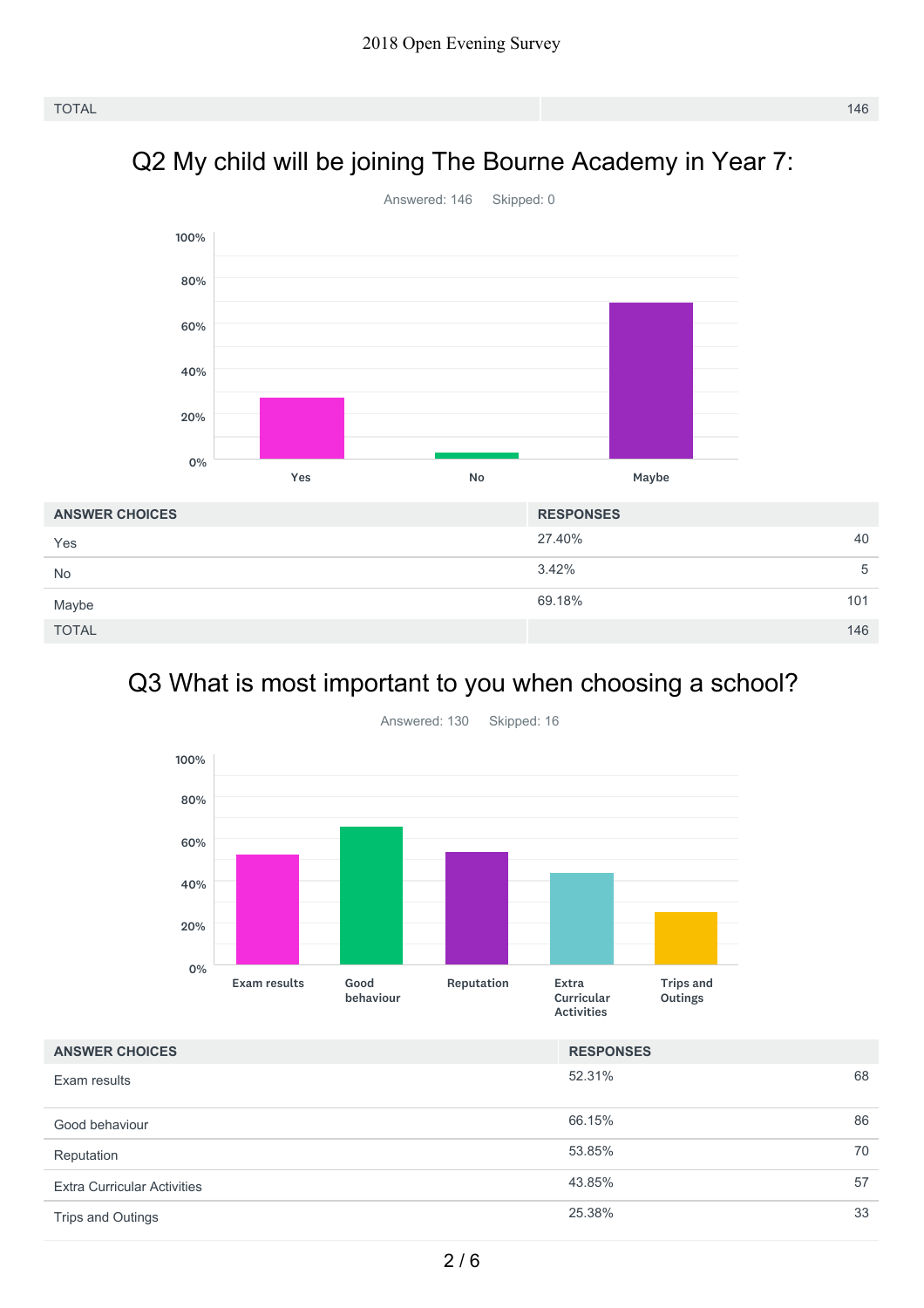## Q4 I am impressed with the facilities at the Academy.



| <b>ANSWER CHOICES</b> | <b>RESPONSES</b> |     |
|-----------------------|------------------|-----|
| <b>Strongly Agree</b> | 58.90%           | 86  |
| Agree                 | 39.04%           | 57  |
| Unsure                | 2.05%            | 3   |
| <b>Disagree</b>       | $0.00\%$         | 0   |
| <b>TOTAL</b>          |                  | 146 |

# Q5 I enjoyed the presentations.



| <b>ANSWER CHOICES</b>          | <b>RESPONSES</b> |              |
|--------------------------------|------------------|--------------|
| <b>Strongly Agree</b>          | 45.21%           | 66           |
| Agree                          | 41.78%           | 61           |
| Unsure                         | 4.11%            | 6            |
| <b>Disagree</b>                | $0.00\%$         | $\mathbf{0}$ |
| Didn't not attend presentation | 8.90%            | 13           |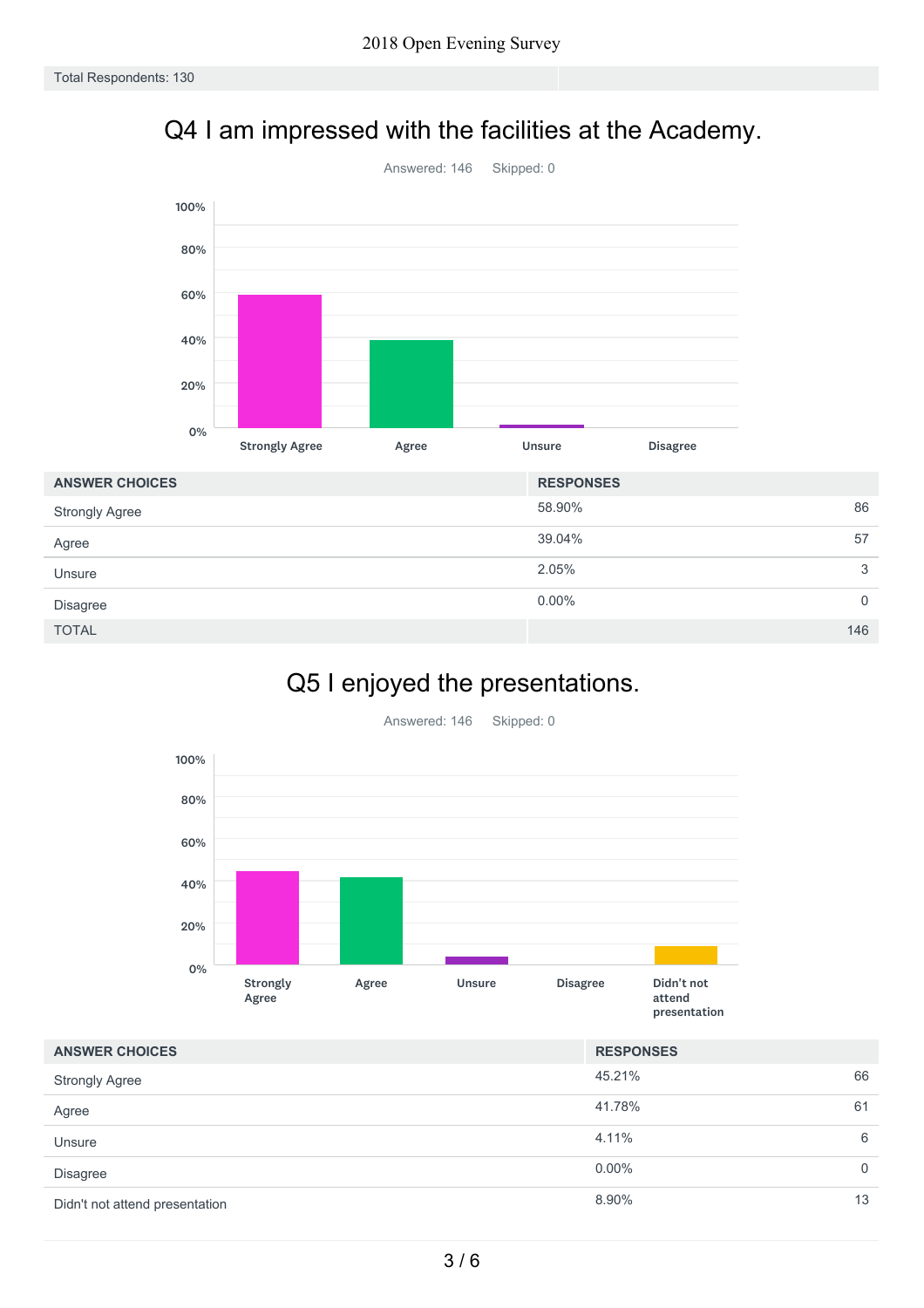### Q6 Students from the Academy interacted well with us.



## Q7 I liked the atmosphere in the Academy.



60.96% 89 35.62% 52 3.42% 5  $0.00\%$  0 TOTAL 146 **ANSWER CHOICES RESPONSES** Strongly Agree Agree Unsure Disagree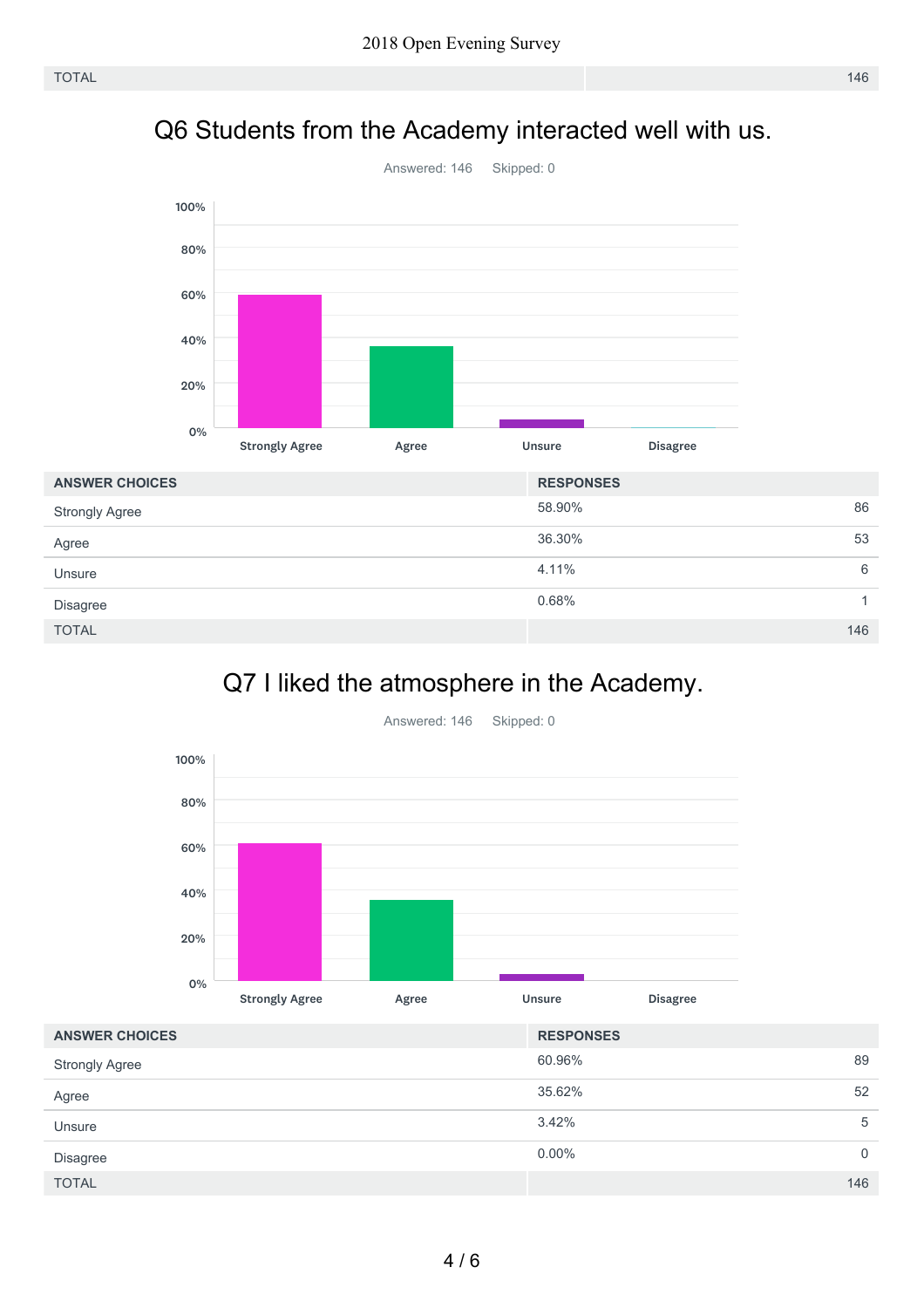

## Q8 The staff were friendly and knowledgeable.

|                       | <b>Strongly Agree</b> | Agree | <b>Unsure</b>    | <b>Disagree</b> |                |
|-----------------------|-----------------------|-------|------------------|-----------------|----------------|
| <b>ANSWER CHOICES</b> |                       |       | <b>RESPONSES</b> |                 |                |
| <b>Strongly Agree</b> |                       |       | 43.15%           |                 | 63             |
| Agree                 |                       |       | 55.48%           |                 | 81             |
| Unsure                |                       |       | 1.37%            |                 | 2              |
| <b>Disagree</b>       |                       |       | $0.00\%$         |                 | $\overline{0}$ |
| <b>TOTAL</b>          |                       |       |                  |                 | 146            |

### Q9 I am happy with the subject options on offer.



Answered: 146 Skipped: 0

| <b>ANSWER CHOICES</b> | <b>RESPONSES</b>       |
|-----------------------|------------------------|
| <b>Strongly Agree</b> | 60.27%<br>88           |
| Agree                 | 34.25%<br>50           |
| Unsure                | 4.11%<br>6             |
| Disagree              | 1.37%<br>$\mathcal{P}$ |
| <b>TOTAL</b>          | 146                    |

# Q10 Any other comments: